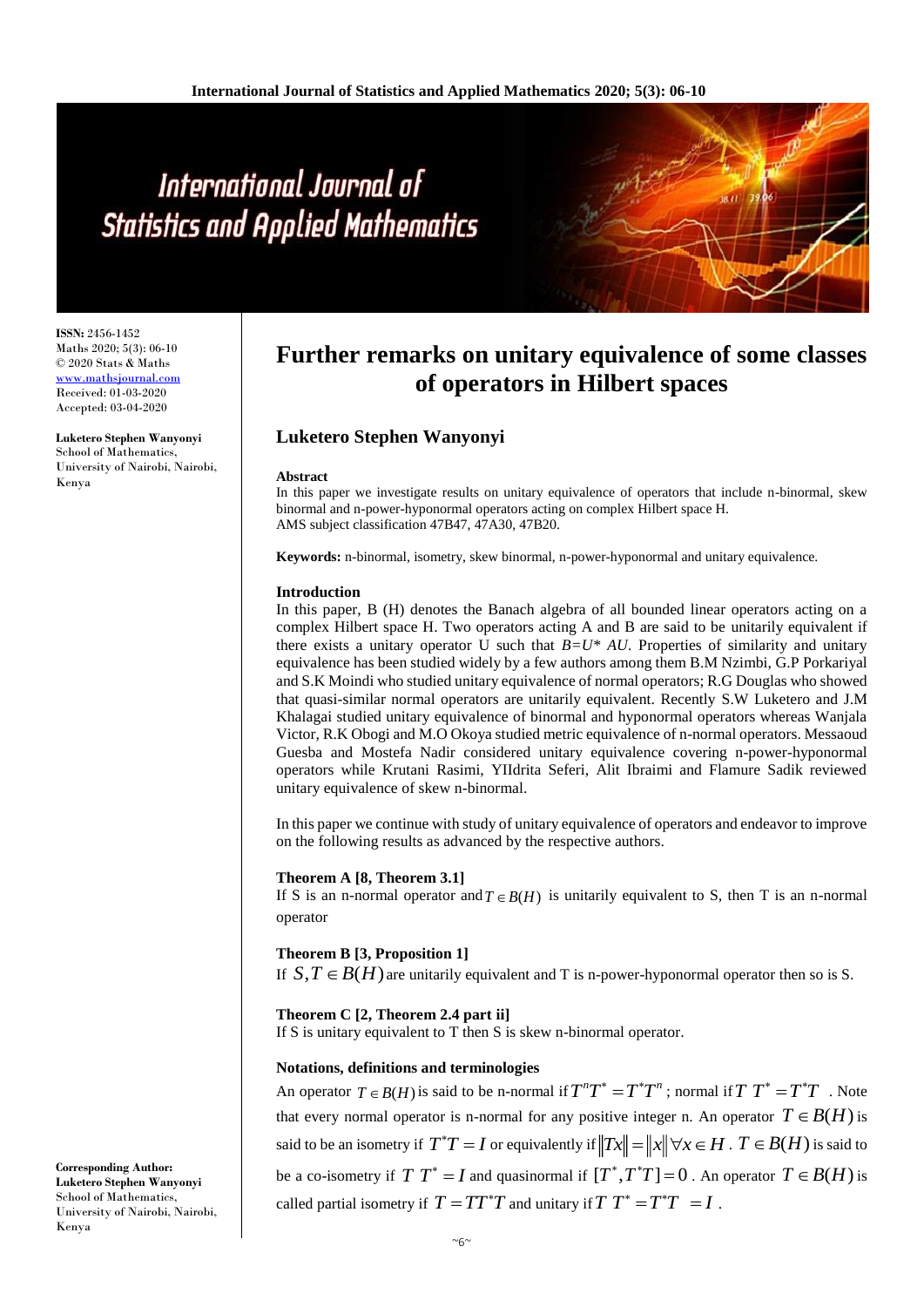An operator  $T \in B(H)$  is called hyponormal if  $T T^* \leq T^*T$  and co-hyponoormal if  $T T^* \geq T^*T$  . An operator  $T \in B(H)$  is called n-power-hyponormal if  $T^nT^* \leq T^*T^n$  and co-n-power-hyponormal if  $T^nT^* \geq T^*T^n$  . An operator  $T \in B(H)$  is called binormal if  $[T^*T, TT^*]=0$ . The binormal operator T with  $(T^*T)(TT^*)=(TT^*)(T^*T)$  is skew binormal operator if  $(T^*TTT^*)T = T(TT^*T^*T)$  and is said to be n-binormal operator if it satisfy  $T^*T^nT^*T^*T^*T^*T^*T^n$ . For  $S, T \in B(H)$  the commutator of S and T is given by  $[S,T] = ST - TS$ . An operator A is said to be similar to another operator B if there exists an invertible operator S such that  $A = S^{-1}BS$ . Two operators S and T are said to be unitarily equivalent if there exists a unitary operator U such that  $S = U^*TU$  . S and T are unitarily equivalent if  $U^*S^n = T^nU^*$ .

It is worth noting the following relationships among a few classes of operators which will enable generalization of results.  $normal \subset quant$  quasinormal  $\subset binormal \subset n$  - binormal  $normal \subset subnormal \subset hyper-hyponormal \longrightarrow P$  $normal \subset n$  - normal  $\subset$  hyponormal  $\subset n$  - power - hyponormal *unitary*  $\subseteq$  *isometry*  $\subseteq$  *partial isometry unitary*  $\subset$  *co*  $-i$ *sometry*  $\subset$  *partial isometry* 

#### **Main Results**

#### **Theorem 3.1**

Let S be an n-binormal operator and  $T \in B(H)$  be unitarily equivalent to S, then T is also n-binormal.

#### **Proof**

First note that  $T = U^*SU$  and hence  $T^* = U^*S^*U$ .  $T^*T^n = U^*S^*UU^*S^nU$  $U^*S^*S^nU$  $=$   $U^*S^*S^*U$  $=T^nU^*S^*U=T^nU^*US^*=T^nS^*$ 

Hence T is n-binormal.

#### **Theorem 3.2**

Let  $A \in B(H)$  be an n-binormal operator and B be any operator such that either

- $A = UBU^*$  where U is an isometry.
- $A = U^*BU$  where U is co-isometry, then B is n-binormal.

#### **Proof**

 Since A is n-biormal it follows that ......................1 *<sup>n</sup> <sup>n</sup> <sup>n</sup> <sup>n</sup> A A A A A A A A* . Note also that *A UB U* and *<sup>n</sup> <sup>n</sup> A UB U* . Left hand side of equation 1 gives .....................2 *<sup>n</sup> <sup>n</sup> <sup>n</sup> <sup>n</sup> UB U UB U UB U UB U UB B B B U* while right hand side of equation 1 gives  $UB^nU^*UB^*U^*UB^*U^*UB^nU^* = UB^nB^*B^nU^*$  ..............3. Equating the two equations 1 and 2 we obtain  $UB^*B^nB^nB^*U^* = UB^nB^*B^nU^*$ .............4. Pre-multiplying equation 4 by  $U^*$  and post-multiplying it with U we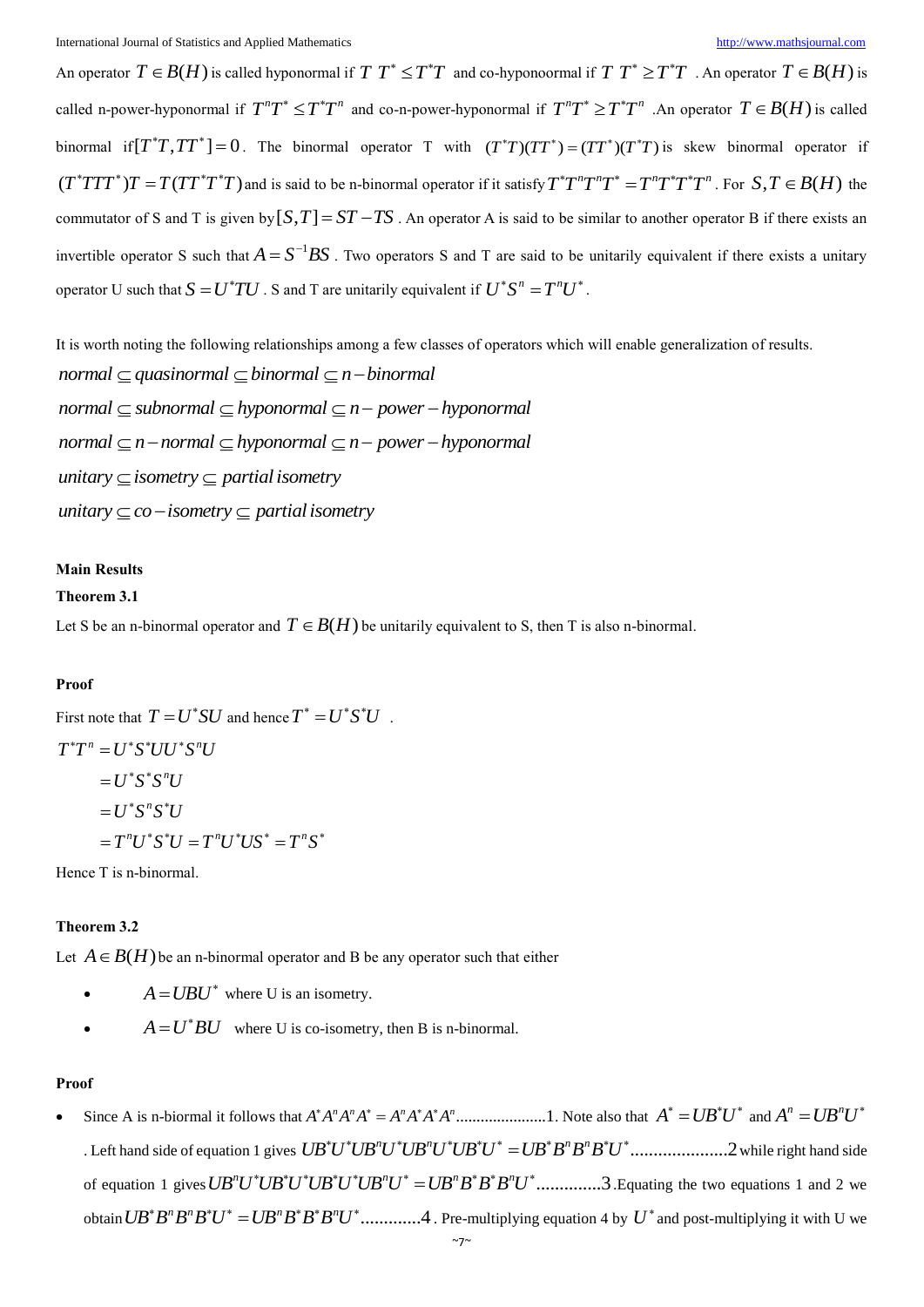obtain  $B^*B^nB^nB^* = B^nB^*B^*B^n$ . Hence the conclusion that B is n-binormal.

• A being n-binormal implies  $A^*A^nA^nA^* = A^nA^*A^nA^n$ . The proof is similar to that part i where  $A^* = U^*B^*U$ and  $A^n = U^*B^nU$ .

 $U^*B^*UU^*B^nUU^*B^nUU^*B^*U=U^*B^nUU^*B^*UU^*B^*UU^*B^nU$  Which simplifies to

 $U^*B^*B^nB^*U = U^*B^nB^*B^*B^nU$ . Now pre-multiplying this equation by U and post-multiplying it with  $U^*$  and bearing in mind that U is a co-isometry we obtain  $B^*B^nB^nB^* = B^nB^*B^*B^n$ . Hence B is n-binormal.

# **Remark 3.3**

Theorems 3.2 and 3.4 advanced by [7] now become consequences of theorem 3.2 and can be summarized by the following corollary.

#### **Corollary3.4**

Let  $A, B \in B(H)$  be such that A is binormal and either

- $A = UBU^*$  where U is an isometry or
- $A = U^*BU$  where U is a Co-isometry, then B is also binormal

#### **Proof**

It suffices to note that every class of binormal operators is n-binormal

#### **Theorem 3.5**

Let A be n-power-hyponormal and B be any operator such that either

- $\bullet$   $A = UBU^*$  where U is an isometry or
- $A = U^*BU$  where U is a co-isometry, then B is n-power-hyponormal.

#### **Proof**

- Note that  $A = UBU^*$  implies  $A^* = UB^*U^*$  and  $A^n = UB^nU^*$ . Note that  $A^nA^* = UB^nU^*UB^*U^* = UB^nB^*U^*$  and  $A^*A^n = U B^*U^* U B^n U^* = U B^* B^n U^*$ . Since A is n-hyponormal we have that  $A^*A^n \ge A^n A^*$ . That is  $UB^*B^nU^* \geq UB^nB^*U^*$ ..............1. Pre-multiplying by  $U^*$  and post-multiplying inequality 1 by U we obtain  $U^*UB^*B^nU^*U \ge U^*UB^nB^*U^*U$  which simplify to  $B^*B^n \ge B^nB^*$ . Hence B is n-power-hyponormal.
- First note that  $A = U^*BU$  implies  $A^* = U^*B^*U$  and  $A^n = U^*B^nU$ . Now  $A^nA^* = U^*B^nUU^*B^*U = U^*B^nB^*U$  and  $A^*A^n = U^*B^*UU^*B^nU = U^*B^*B^nU$ . Since A is n-power-hyponormal we have that  $A^*A^n \geq A^nA^*$  which implies that  $U^*B^*B^nU \geq U^*B^nB^*U$ .............2. Pre-multiplying by U and postmultiplying inequality 2 by  $U^*$  we obtain  $UU^*B^*B^nUU^* \geq UU^*B^nB^*UU^*$  which simplify to  $B^*B^n \geq B^nB^*$ . Hence B is n-power-hyponormal

# **Remark3.6**

S.W Luketero and J.M Khalagai proved the following result which becomes a consequence of Theorem 3.5 as stated above.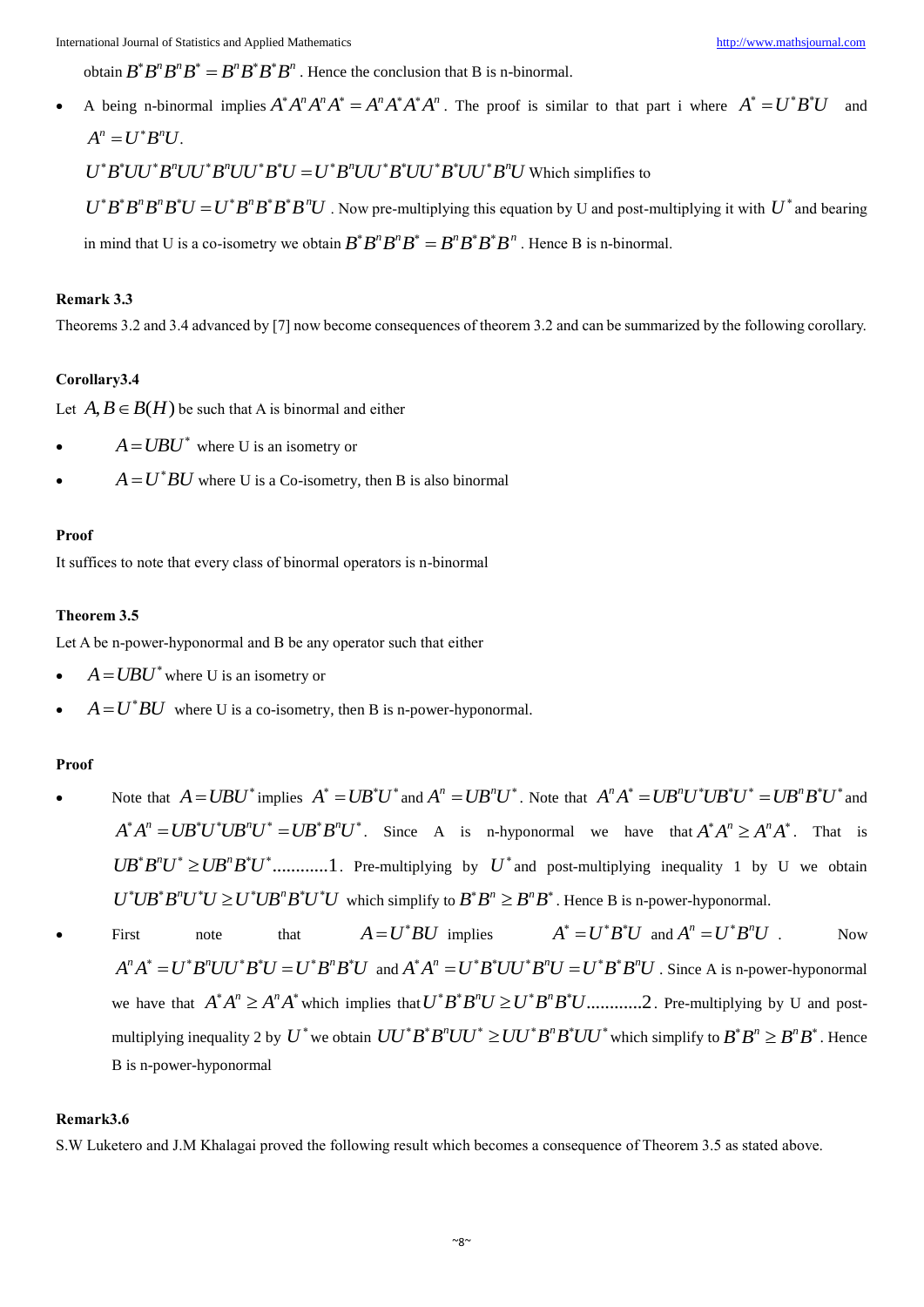International Journal of Statistics and Applied Mathematics [http://www.mathsjournal.com](http://www.mathsjournal.com/)

### **Theorem D**

Let A be a hyponormal operator and B be another operator such that either

- $\bullet$   $A = UBU^*$  where U is an isometry or
- $A = U^*BU$  where U is a co-isometry.

Then B is also hyponormal

# **Proof**

It is enough to note that every hyponormal operator is n-hyponormal.

# **Theorem 3.7**

Let  $A, B \in B(H)$  be such that A is skew binormal and either

- $A = UBU^*$  where U is an isometry or
- $A = U^*BU$  where U is a co-isometry, then B is skew-binormal.

# **Proof**

Recall that if A is skew binormal then  $(A^*AAA^*)A = A(AA^*A^*A)$ .

$$
(A^*AAA^*)A = (UB^*U^*UB U^*UB U^*UB^*U^*)UBU^*
$$
  

$$
= UB^*BBB^*U^*UBU^*
$$
  

$$
= UB^*BBB^*BU^*
$$
  

$$
A(AA^*A^*A) = UBU^*(UBU^*UB^*U^*UB^*U^*UBU^*)
$$

 $=$  UB  $U^* UBB^*B^*BU^*$  $= UBBB^{\ast }B^{\ast }BU^{\ast }$ 

Equating the two gives  $UB^*BBB^*BU^* = UBBB^*B^*BU^*$ . Pre-multiplying by  $U^*$  and post-multiplying by U and noting that U is isometry gives  $(B^*BBB^*)B = B(BB^*B^*B)$  which implies that B is skew-binormal.

• We make use of the operator equation  $A = U^*BU$  where  $A^* = U^*B^*U$ . ( $A^*AAA^*$ ) $A=(U^*B^*UUBUUBUU^*B^*U^*)U^*BU$  $=$   $U^{\ast}B^{\ast}BBB^{\ast}UU^{\ast}BU$  $=$   $U^{\ast}B^{\ast}BBB^{\ast}BU$ 

Where U is a co-isometry. Similarly,

 $A(AA^*A^*A) = U^*BU(U^*BUU^*B^*UU^*B^*UU^*BU)$  $=$   $U^{\ast}$   $B$   $U$   $U^{\ast}$   $BB^{\ast}$   $B^{\ast}$   $BU$  $=$   $U^*BBB^*B^*BU$ 

Equating the two gives  $U^*B^*BBB^*BU = U^*BBB^*B^*BU$  . Pre-multiplying by U and post-multiplying by  $U^*$  and noting that U is a co-isometry gives  $(B^*BBB^*)B = B(BB^*B^*B)$  which implies that B is skew-binormal.